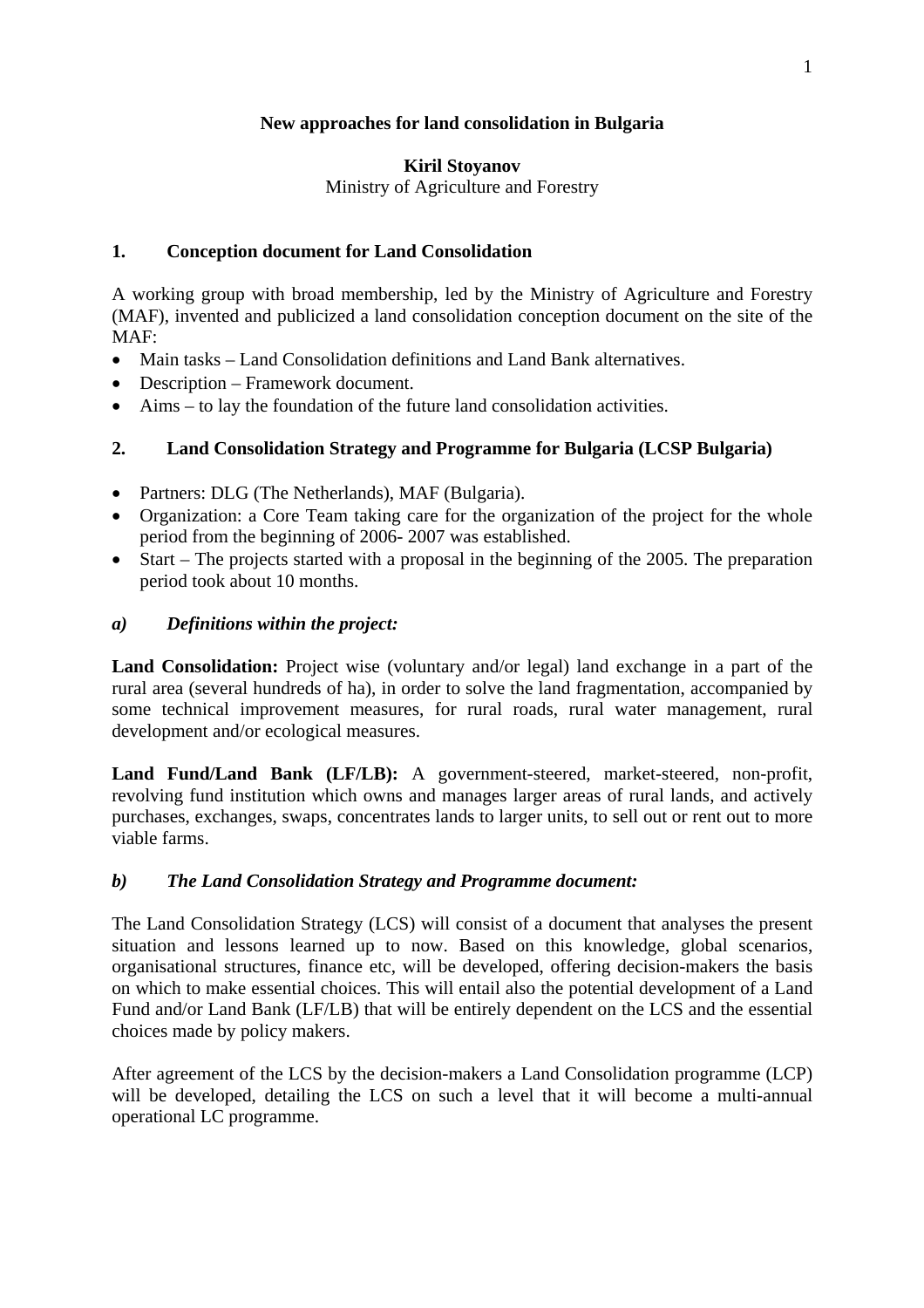## *c) Content of the Strategy*

The following activities should be irreversible part of the Strategy as it has already been found out in the most important strategies and programmes implemented ever in Bulgaria.

## Desk study

This study will focus on:

- Geographical characteristics and main differences between the various regions.
- Analysis of water management and irrigation strategies, and a future prognosis viewing the possibilities to adapt them by means of LC.
- Ecological evaluation and inventory of current legislation, environmental policy and protected areas in order to match with LC strategy.
- Regional attitudes towards LC.
- Analysis of land use and land property.
- Getting an overview of progress of land-restitution and registration.
- Analyse farm structures and farm sizes.
- Analyse physical conditions and (environmental) circumstance.
- Land market.
- Analysis of recent developments on the land market in new EU member states.
- SWOT analyses.

## Policies overview and rendering

- Relevant EU regulations are to be analyzed, especially regarding the possibilities for implementing EU funding to the rural development plan and programme. Advise how part of this programme (esp. articles 23 and 30 of the EU regulation on rural development) can be used to co-finance LC projects and programming. Policy overview of other ministries within Bulgaria.
- Learning from other pilots.
- Learning from experiences in other (pre-accession) EU countries.

## Problems and objectives

- Problems are analysed and to be defined on basis of the "problem tree process" (Afterwards analysing actions are finished and results are available).
- As a result of this process the LCSP team will be able to distillate the main objectives and outline them, together with the MAF employees involved, and discuss them within a workshop setting, prior to the first national seminar.

# Scenario building for Land Consolidation and Land Fund/Land Bank instruments (Tool box)

## *Scenarios for the size and the level of complexity of LC projects*

- Land consolidation instruments can be categorized in several different forms:
- Small, basic, easy, short termed and limited goals projects.
- Extended, broad outlined, complex, interactive, long-term, integral and multi-purpose projects.

## *Scenarios for initiative/lead with Land Consolidation and/or Rural Development:*

Land Consolidation as leading vehicle to improve and stimulate rural development: voluntarily based or (in case of more complex and integrated projects) on legal force basis.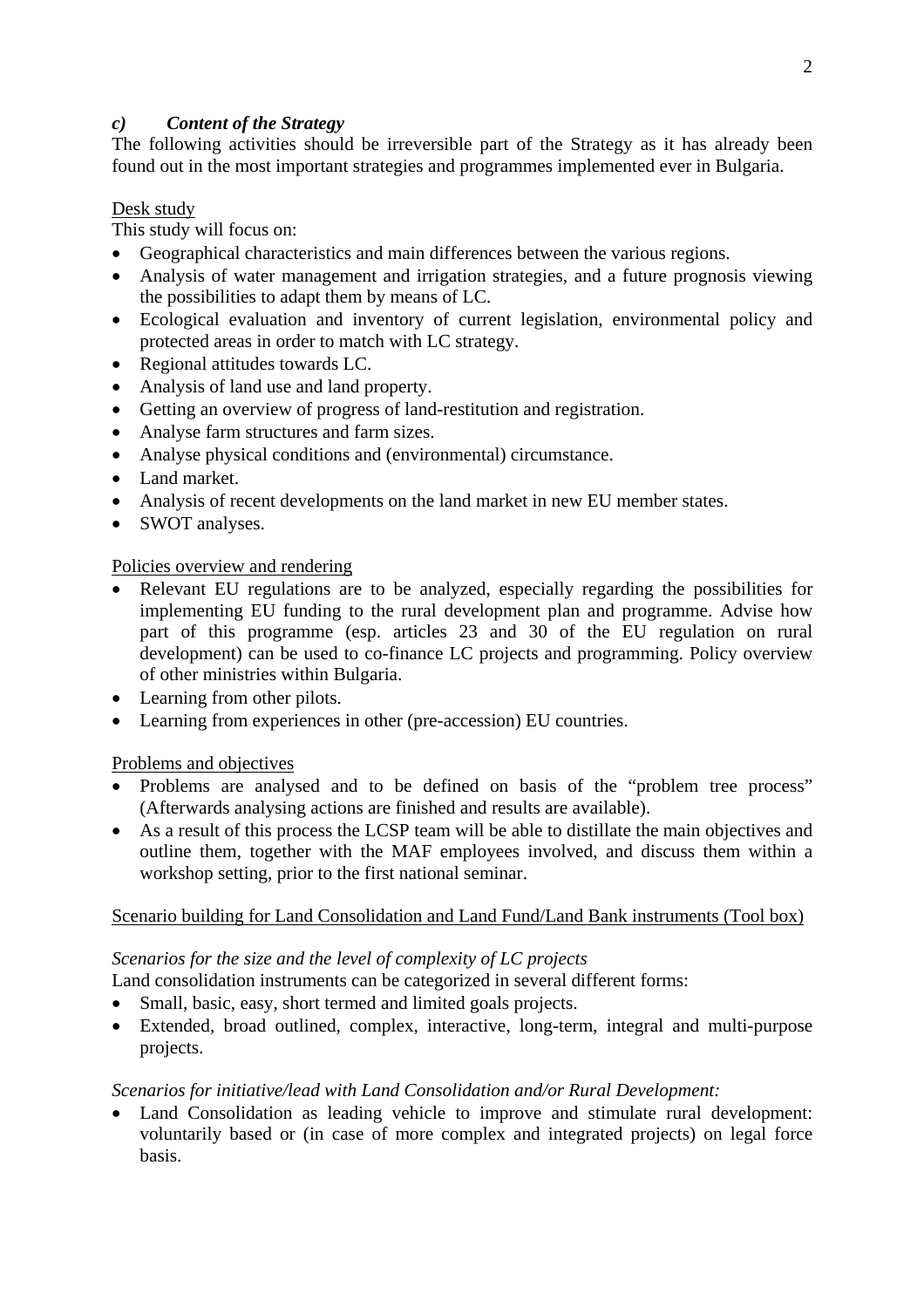- EU funds, like LEADER or LIFE, as the main leading instrument, and Land Consolidation as sub instrument.
- Regulation on Rural Development as leading programme, in the framework of which Land Consolidation can be utilized.

*Scenarios for separated or integrated application of a Land Fund / land bank instrument:*  Instrumentation for Land Fund (institutional, process, financial instruments, legislation) and/or Land Banking.

By choosing the best options within these scenarios, a tool-box of various instruments can be obtained. Next it will be possible to choose per area, per project the optimal, tailor made instrument(s).

#### Institutional organisation

- Who takes the lead in Land Consolidation in Bulgaria? (responsible for process, legislation, programme.
- Which other parties are involved, what are their roles, tasks, ambitions and responsibilities (partly also to be the outcome of the force field analysis).
- Preparing a first draft for a legal framework and for institutionalizing organizations in Bulgaria.
- Expertise and capacity building.
- Knowledge management: Developing, building, outlining and maintaining the needed expertise and knowledge for sustainable Land Consolidation policy and programme.

## Land Bank and Land Fund

- Analyse and define political ideas in Bulgaria about Land banking and Land funding.
- Defining the main objectives and mission of a Land Fund and/or Land Bank; draw main conclusions for LCSP.
- Outlining and elaborate organisational aspects.
- Analyse the financial aspects and the possibilities of a Revolving Fund as future instrument for LC, and stating the minimal working budget needed in terms of budget and/or hectares.
- Municipal Land fund: analyse the present and future possibilities and make proposals to incorporate into a future Land Fund.
- Institutional aspects and capacity building.

#### Co financing

- Outlining the instrument of early retirement.
- Formulate alternative options for co-financing models: EU, national, regional, county, local options.

#### Communication and public relations

- Organize the first national seminar
- Organize the second national seminar